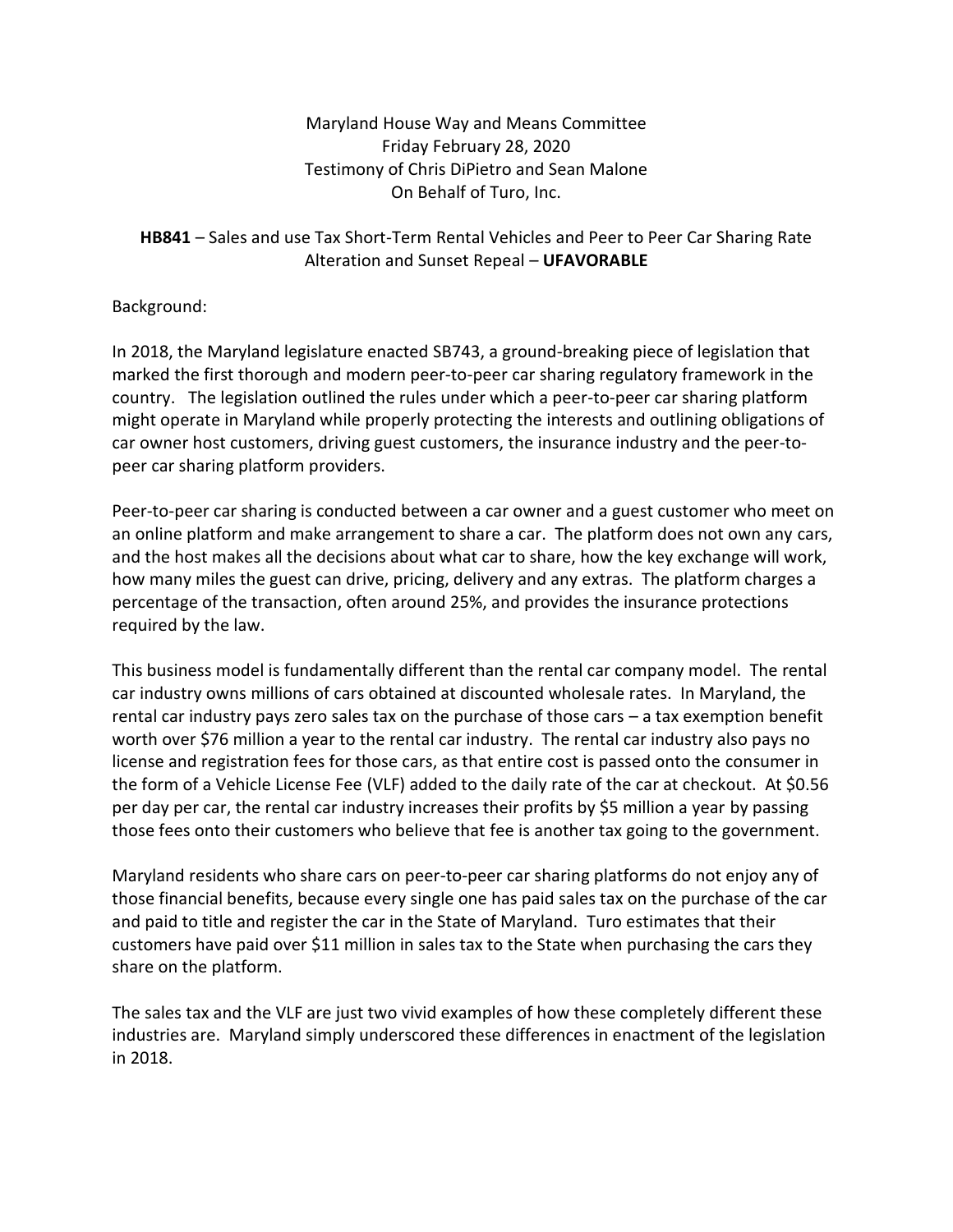Another difference between the two industries can be found in the costs of the consumer protections and liabilities and insurance obligations associated with the two different businesses. Insurance purchased by the peer-to-peer car sharing platform for their customers can cost as much as 60% of the final car sharing price. Contrast this with the car rental industry who only maintains a minimum amount of insurance nearly no liability. These costs of doing business are starkly different – and should factor into how the State of Maryland proceeds with respect to the transaction tax.

Lawmakers on the Senate Finance Committee in 2018 may recall the contentious debate about the transaction/sales tax – with the rental car industry pushing for "parity" on the tax and claiming peer-to-peer car sharing taxes must be taxed identically to rental car at 11.5%. The peer-to-peer car sharing industry, pointing out the millions of dollars in sales tax exemptions that are not extended to their customers, claimed it was inappropriate to tax identically and offered to facilitate the collection and payment of the state standard sales tax of 6%.

Unfortunately, in 2018 the rental car industry continued to oppose this plan until they secured an 8% tax to be placed on peer-to-peer transactions in exchange for their neutrality on the legislation. There was no substance to that figure, no data to back it up, no explanation about how it arrived at that rate. Given the all the work that went into the bill that year, the committee took the path of least resistance – granting the rental car industry what they wanted and codified the 8% rate. However, this 8% rate is scheduled to sunset in June 2020.

Where does that leave us today? The disproportionately high rate of 8% has had a chilling effect on the peer-to-peer car sharing industry in Maryland, especially when considering the rapid growth of the business in neighboring states of Pennsylvania, New Jersey and Virginia. The business is growing in all markets, but Maryland's growth 5-10 points slower than neighboring markets. The only difference between the markets is this very high tax.

The negative effect of too-high taxes on the growth of an emerging industry was documented recently in a report from the State of Colorado Department of Transportation, "2019 Emerging Mobility Impact Study.<sup>1</sup>" This 99-page study compares elasticity of demand by consumers of peer-to-peer car sharing and consumers of rental cars. It determined that while the rental car industry enjoys high inelasticity – that is, consumers will rent from them regardless of increased prices – the opposite is true for peer-to-peer car sharing. The study found the nascent industry suffers from very elastic demand – meaning that at higher consumer prices, the consumer will abandon peer-to-peer and obtain temporary use of a car from a rental car company. Certainly, this backs up what Turo has directly experienced in Maryland, a significant slowing of growth of the new peer-to-peer car sharing industry.

<sup>1</sup> *2019 Emerging Mobility Impact Study.* State of Colorado Department of Transportation and Colorado Energy Office, November 2019. [https://www.codot.gov/library/studies/emerging](https://www.codot.gov/library/studies/emerging-mobility-impact-study/emis-documents/2019-emis-report.pdf)[mobility-impact-study/emis-documents/2019-emis-report.pdf](https://www.codot.gov/library/studies/emerging-mobility-impact-study/emis-documents/2019-emis-report.pdf)